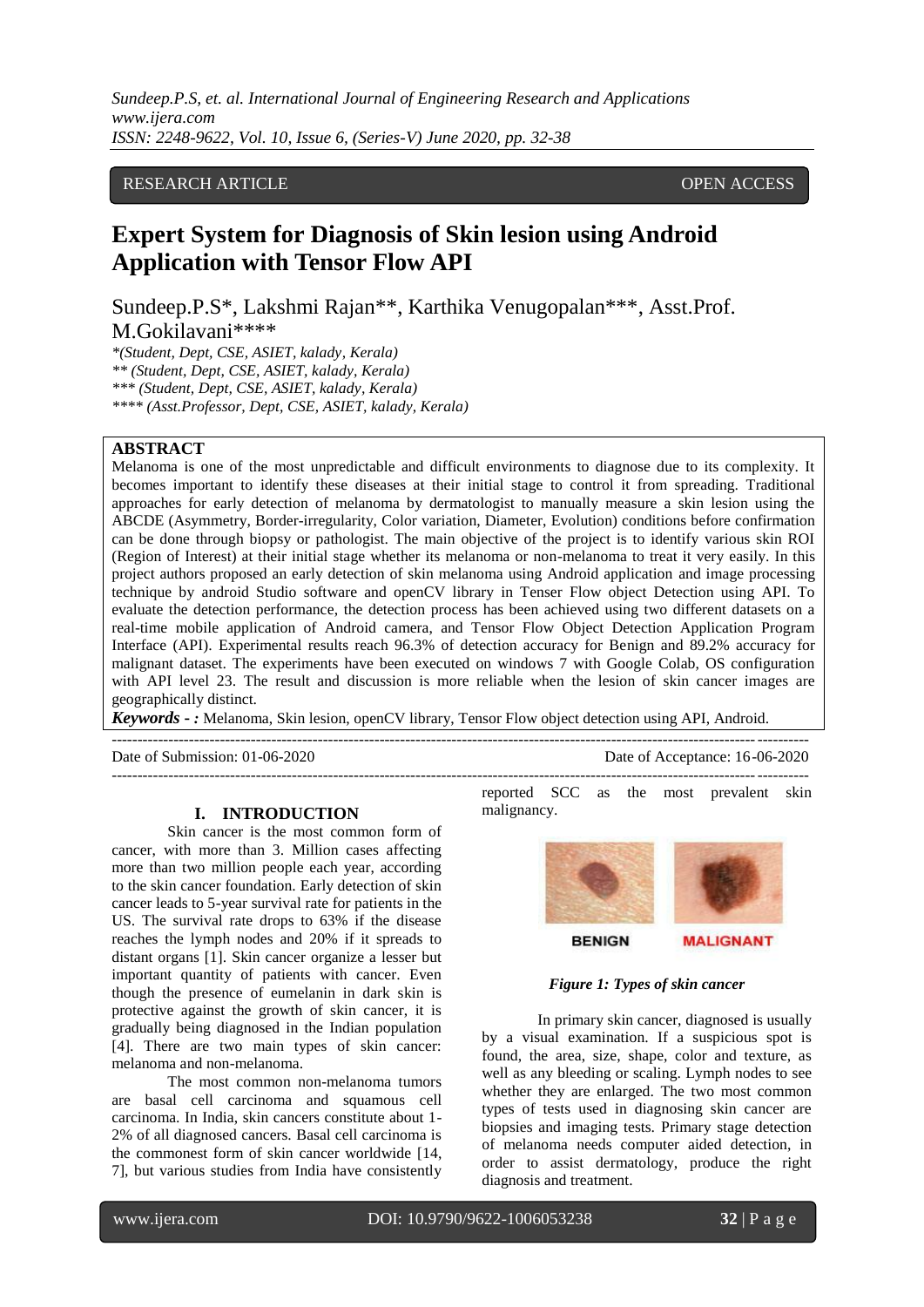Generally, dermatology use biopsy method for examination to diagnosis presence of skin cancer. Skin biopsies at early stage are necessary to identify Melanoma. Biopsy is a procedure to removal or scrapping off the skin. Then this skin samples are undergone various laboratory test. Thus, this process is time consuming and painful. It may cause rise of medical costs for doing skin biopsies unnecessary. Nowadays, medical field depends more on computer-aided diagnosis [15,16,17,18]. This is the great option to distinguish melanoma without increasing the number of biopsies. Computer-aided diagnosis tool will help to increase the diagnosis accuracy as well as the speed, by applying Image<br>Processing techniques. Therefore, automatic Processing techniques. Therefore, automatic diagnosis tool is necessary for dermatologist.

## *1.1 Contribution:*

In this journal, we propose an Android Application for melanoma using ABCDE Rule based on mobile device. The detection using an Android camera to take lesion image and process it too. The Accuracy of weighted score yields under the total dermoscopic score or TDS basics. Basically Diagnosed tool is able to extract various features of skin lesion such as color, types of dots, pigmentation, size of mole, deficiency details, multiple lesion details, area which is selected for cropping etc. However input to the diagnoses tools are skin lesion images only. After analysis of the various skin lesion which is given as an input, lesion are classified under the category of Melanoma or non-melanoma. The basics steps in processing skin lesion image for diagnosis of melanoma are preprocessing, image segmentation, feature extraction and classification of skin lesion. In the following section we discuss detailed each step and methods involved in skin cancer diagnosis.

### **II. ABCDE RULE FOR MELANOMA**

The lesion identification of various skin area based on basics skin cancer features. The proposed work is based on the feature extraction of ABCD rules include Asymmetric, Border thickness, Color of the mole, Diameter of the mole and Evolution of the symptom. Back propagation neural network is used as classifier. Melanoma is the most dangerous skin cancer. Reduction of the cost rather than ordinary system and spend less time to detect cancer. In this frame work, an automated melanoma prescreening system is proposed to diagnose melanoma skin cancer using modified TDLS algorithm and Support Vector Machine (SVM) [3] is used for classification. Segmentation of skin lesion from the surrounding skin in the dermoscopic images by using Neural Network segmentation algorithm. Different segmentation techniques were

applied to the dermoscopic images to segment the skin lesions and evaluated with 3 different metrics, namely sensitivity, accuracy and border error.

Segmentation [6] performance shows that Neural Network based lesion segmentation has high sensitivity, accuracy and less border error. For better performance in the classification step, in addition to the smartphone, a computer was also used. This application is user-friendly and the calculated Accuracy, Sensitivity, and Specificity are 95%, 98%, and 92.19% on average, respectively. It should be noted that these results are more reliable when the lesions are geometrically distinct [10].A simple algorithm is used to detect the skin cancer.

Detecting melanoma using ABCD rule which is including in the methods of dermoscopic and using STOLZ Algorithm to given weight in detection. The result of this application shown value TDS and classification hypothesis suspected melanoma or normal mole from cameras smartphone used [2]. Another method extends the ABCD rule to incorporate the evolution of the lesion (E parameter) by adding the patient's description of lesion change (e.g., enlargement, elevation, and color change) [13, 9]. Although the ABCDE rule has been validated in clinical practice, no randomized clinical trials have shown that there is an improvement in the early detection of melanoma [13].

In addition, image acquisition methods have also been developed to differentiate the amount of light absorbed, transmitted, or backscattered by the melanin content of the lesion. A technique for early detection skin cancer problem is proposed. The diagnosing methodology use Digital Image Processing Techniques and Artificial Neural Networks for the classification of Malignant Melanoma from other skin diseases. Dermoscopic images were collected and they are processed by various Image processing techniques. The cancerous region is separated from healthy skin by the method of segmentation. There are several problems like accuracy in the existing works. In this frame work are used to get better accuracy than others.

# **III. METHODOLOGY**

The environment will build by using the Android camera, OpenCV tensor Flow API and, ABCDE Rule. Fig 2 show the basis steps to diagnoses the skin cancer.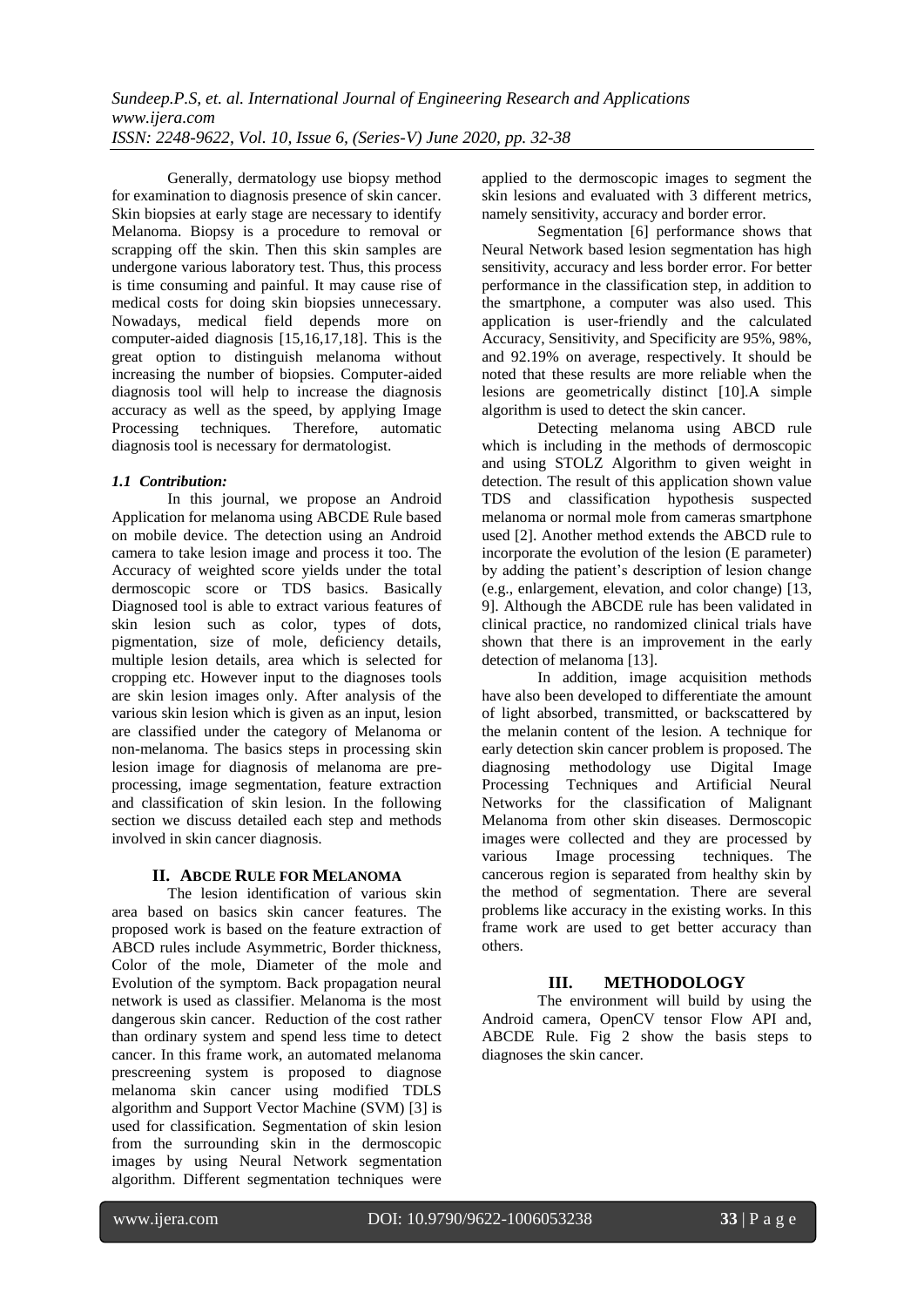

*Figure 2: Skin Cancer diagnosis basic steps using Image processing in Android application using Tensor Flow API.*

Android camera is an important communication device for this system to upload various skin lesion image from dataset. Preprocessing to make lesion only ROI (Region of Interest) from the skin lesion. The largest active contours it finds major spot on the image and removes the small spot. So only lesion will be processed. The result from the largest spot can be automatically crop only lesion skin so remove the entire area not used on the lesion. The main feature is ABCDE rule which is Asymmetry (A), Border (B), Color(C), and Diameter (D), Evolution (E). This part is important to determine the suspected melanoma.

#### *1.1 Image database:*

The accuracy of the proposed system is based on the skin lesion images from international skin imaging collaboration ("ISIC Archives", 2016).Specially ISIC 2016 dataset consists of 900 images with ground truth segmentation. The database is generated by collecting images with known category (Benign/Melanoma). These websites are specified for melanoma skin cancer.

#### *1.2 Preprocessing:*

Preprocessing is the basic step in medical image processing to improve the quality of the digital image. Initially, the quality of skin images had to be enhance by filtered to remove unwanted hairs, air bubbles, ebony frames and reduce noises. This noises may cause inaccuracies in classification process [8]. Fig 3 shows remove of unwanted hair using morphological methods, curvilinear structure detection, dull razor software, etc. This is to avoid misclassification.



*Figure 3: (A) Original skin lesion image from ISIC dataset. (B) Preprocessing image after the hair removal From ISIC16 dataset.*

Gaussian filter is used to apply smooth our images more and make it easier to process. The equation of the Gaussian filter for two dimension is:

$$
G(x, y) = \frac{1}{2\pi\sigma^2 e} \frac{x^2 + y^2}{2\sigma^2}
$$
 (1)

Where  $x$  is the distance from the origin in the horizontal axis, y is the distance from the origin in the vertical axis and  $\sigma$  is the standard deviation (sigma) of the Gaussian distribution. In proposed algorithm, the Gaussian function is applied to 15 x 15 pixels with sigma set of three pixels. The Gaussian filter sets each pixel to the weighted average of its neighbors, with the central pixels receiving more weight than the outermost pixels. Giving more weight to the central pixels result in gentler smoothing g than a normal weighted average. The resulting image blur removes small objects but preserve boundaries and edges.

### *1.3 Image Thresholding:*

The pre-processing image is then color thresholding to remove all skin-like pixels. Thresholding is the process where pixels within a specific range of hue and saturation values are labeled as "not-skin", and the intersection of these two not-skin pixels masks in found. The hue and saturation (HS) color channels are instead of the RGB color channels due to inherently large variance of pixel intensity of the lesion in the RGB channels.

Mean-sum 
$$
(A(i,j))/(r * c)
$$
 (2)

*Standard Deviation SD=* $\sqrt{variance}$  (3)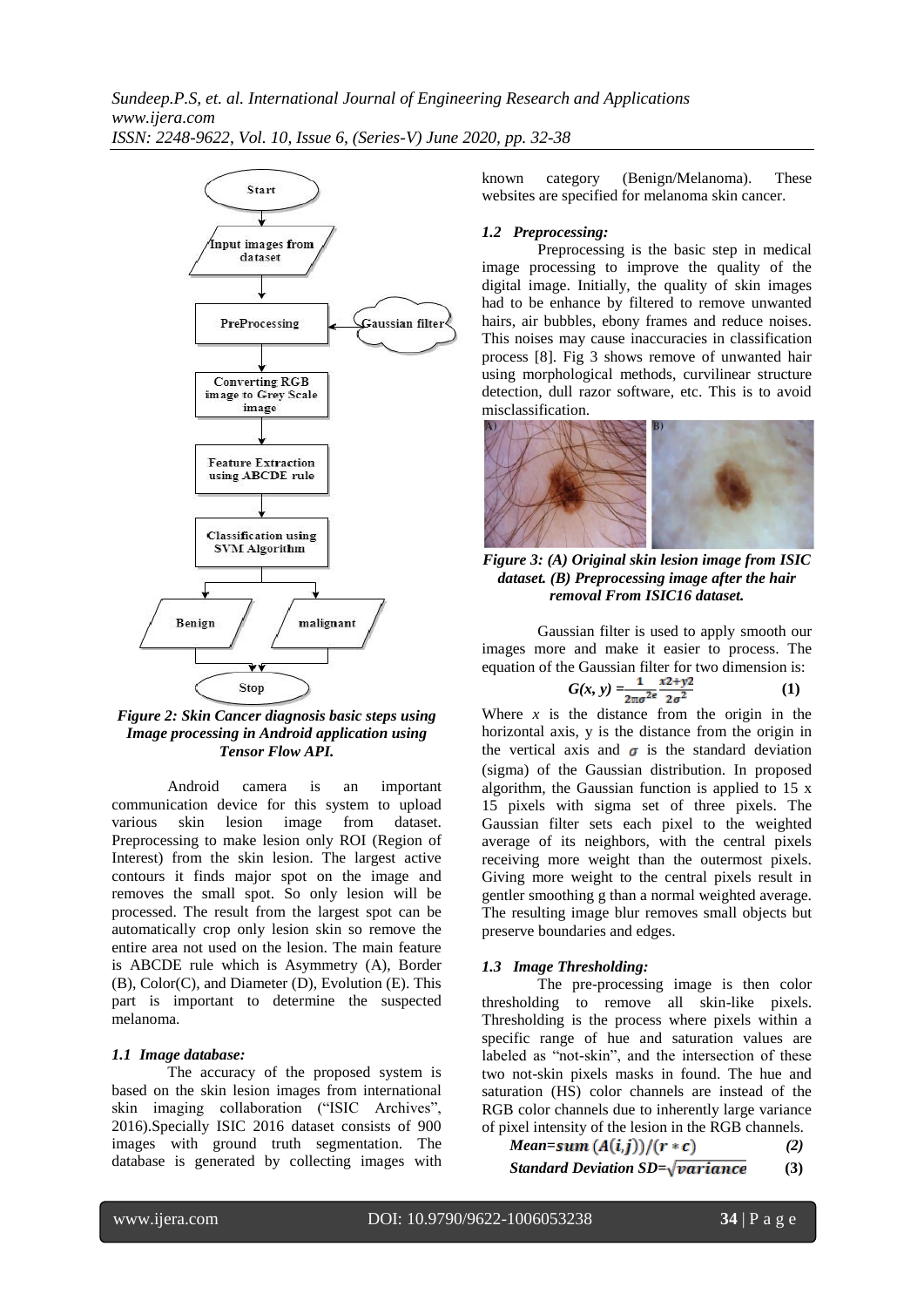The median and standard deviation of the entire set are then computed. The median is used instead of the mean because using the median ensures that any outlier lesion pixels sampled do not affected the range of intensities calculated, so nonskin pixels mistakenly sampled do not affect the computation. The trained threshold values are then validated on the remaining 50 images in the training data. The accuracy measure is taken after connected component analysis and based on whether the correct object has been identified as the lesion. [4].

#### *1.4 Feature Extraction using ABCDE rule:*

In proposed system feature extraction is completely depend upon "ABCDE rule". Once the skin lesion infected area is identified the feature of skin has to be extracted. These features are classified as whether the lesion is melanoma or normal skin infection. Internal features are obtain by some attributes Gray Level Co-Occurrence Matrix (GLCM) [5] which the parameters like instance correlation, energy, homogeneity, mean, entropy, distribution, standard deviation. Etc. ABCD rulebased detection in 1985, to identify melanoma in the premature stages, the group from New York University designed the ABCD approach (asymmetry, Border, color variegated, diameter > 6mm). It is the easiest technique utilized for the detection of skin cancer.

- **i. Asymmetry-** During this process, ABC checks the symmetry of lesion. If the value is 0 means lesion is symmetric, if the value is 2, the lesion is asymmetric and considered as cancerous.
- **ii. Border Irregularity-** The border of the lesson is checked. Most of the edges of the cancerous lesion are ragged, gaps or blurred in such cases the values are lies between 0 -8.
- **iii. Color:** The cancerous lesions appear in a number of colors such as white, red, light brown, dark brown, slate blue and black with value ranges from  $0 - 6$ .

| Colour<br><b>RGB</b> Values |                                    |
|-----------------------------|------------------------------------|
| White                       | $[197 \ 188 \ 217]$                |
| Black                       | 301<br>31<br>f 41                  |
| Red                         | [118 21<br>171                     |
| Light-brown                 | - 82<br>$\lceil 163 \rceil$<br>161 |
| Dark-brown                  | $[135 \ 44]$<br>051                |
| Blue-gray                   | [113 108 139]                      |

*Figure 4: various melanoma colors*

**iv. Diameter-** The diameter of cancerous lesions is more than 6mm and the values range from 0 to 5.

#### *1.5 Classification:*

Once the features have been obtained, we have had to choose what classifier to use. There are several well-known classifiers as Instance based classifiers, support vector machine (SVM), Discriminant analysis, Convention Neutral Network (CNN), Decision Tress, Logistic Regression, Ensemble Classifiers, Bayesian Network and other Classifiers. Classifier is used to classifying malignant melanoma or benign melanoma.

Today Deep learning is very popular in the modern era. Deep learning is one of the best techniques for image classification. Based on the texture features we are training the dataset for classification. Here first we are giving Extracted feature to the neural network for checking performance of image classification then we are using CNN (Convolutional Neural Network) it is one of the deep learning techniques for classification, Dermoscopic images classification is done in two categories Melanoma and Non-Melanoma, it is done by using automated extracted features by CNN images.



*Figure 5: classification result using CNN (Melanoma Cancer)*

In this step, we are passing Preprocess Images to the CNN classification. In this system, we have used resent 50 pre-trained convolution layer for training new dermoscopic images. DAG Network properties of the pre-trained network indicate, nnet.cnn.layer.Layer Layers with 192X2 connections.

# **IV. RESULT AND DISCUSSIONS**

After obtaining the values the four criteria, the Total Dermoscopy Score is calculated based on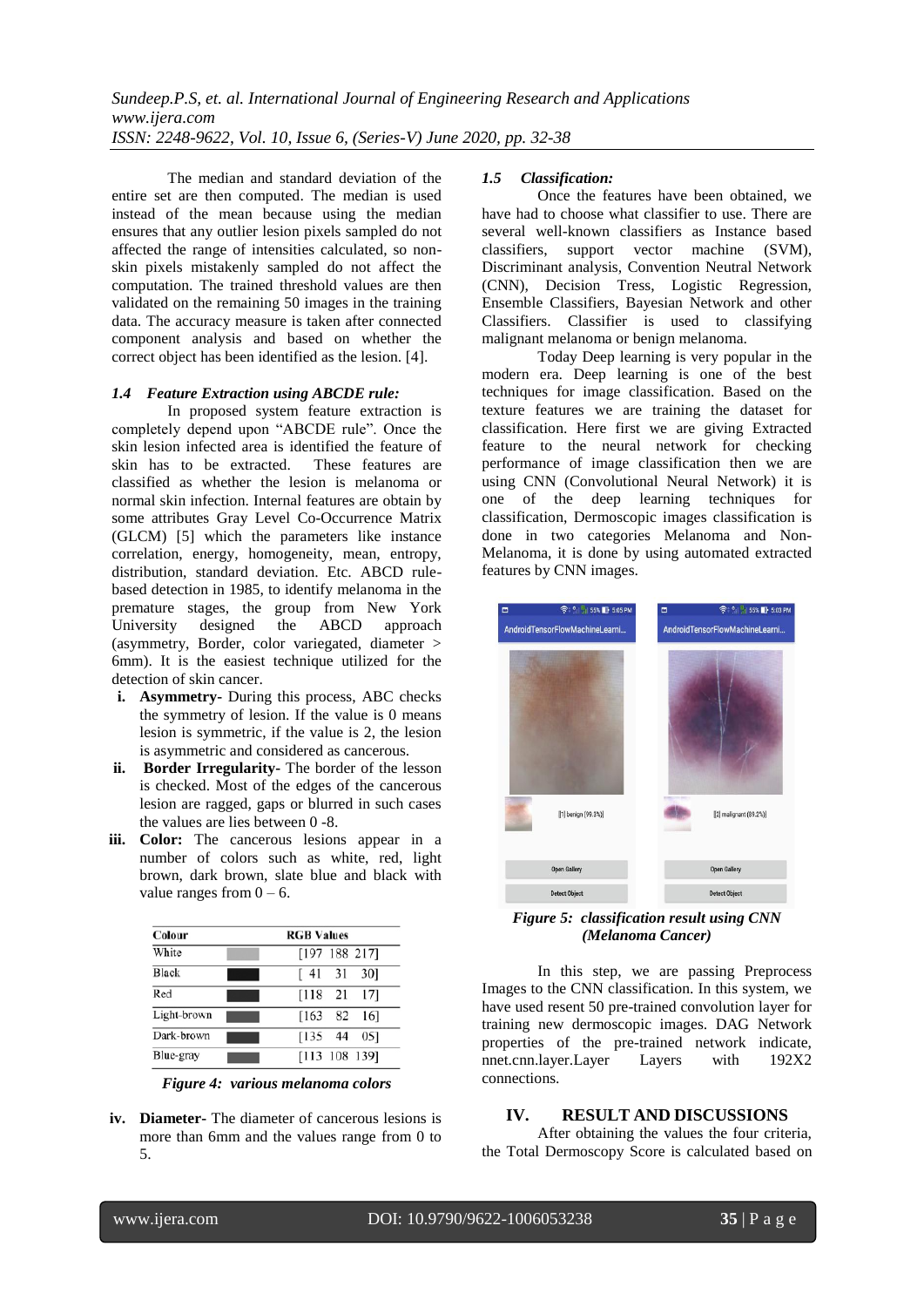the following formula where each one of the presented with weighting factor.

# *4.1. Testing benign dataset:*

| <b>Criteria</b>    | <b>Score</b> | Weight<br>factor |
|--------------------|--------------|------------------|
| 1. Asymmetry $(A)$ | $0 - 2$      | 1.3              |
| $2.$ Border $(B)$  | $0 - 8$      | 01               |
| $3$ .Color $(C)$   | 1-6          | 0.5              |
| 4.Diameter         | 1-6          |                  |

*Table 1: Table weight each criteria on ABCD rule*

Each criteria calculated using Total Dermoscopic Score (TDS).4

 $TDS = A * 1.3 + B * 0.1 + C * 0.5 + D * 0.5$  (4) For final diagnosis result, classification is done using TDS

table

| <b>Total Dermoscopic</b><br>Score (TDS) | Classification                           |
|-----------------------------------------|------------------------------------------|
| <4.75                                   | Benign Melanocyte lesion                 |
| 4,75-5,45                               | Suspicious lesion                        |
| 5,45                                    | Highly lesion suspicious for<br>melanoma |

#### *Table 2: Final classification table of TDS*

For this experiment we used android phone with Samsung Tab S (8 MP). The testing using a digital clinical image medical dataset from PH2 - A dermoscopic image database for research and benchmarking and International Society for Digital Imaging of the Skin with histologic diagnosis. There are 40 images for testing with detail 20 images benign and 20 melanoma. We compare from taking a picture from printed picture each android.

| S.No             | <b>Image Name</b>  | <b>Final Value</b><br>that's<br>satisfied TDS<br><b>Score in</b><br>Samsung<br><b>Android</b><br><b>Phone</b> | <b>Status of the</b><br>skin lesion<br>based on<br><b>TDS</b> value. |
|------------------|--------------------|---------------------------------------------------------------------------------------------------------------|----------------------------------------------------------------------|
| 1.               | Image_1            | 4.56                                                                                                          | <b>TRUE</b>                                                          |
| $\overline{2}$ . | Image_2            | 3.59                                                                                                          | <b>TRUE</b>                                                          |
| 3.               | Image <sub>3</sub> | 5.69                                                                                                          | <b>TRUE</b>                                                          |
| 4.               | Image_4            | 5.66                                                                                                          | <b>TRUE</b>                                                          |
| 5.               | Image_5            | 3.81                                                                                                          | <b>TRUE</b>                                                          |
| 6.               | Image_6            | 4.58                                                                                                          | <b>TRUE</b>                                                          |
| 7.               | Image_7            | 4.12                                                                                                          | <b>TRUE</b>                                                          |
| 8.               | Image <sub>8</sub> | 3.83                                                                                                          | <b>TRUE</b>                                                          |
| 9.               | Image_9            | 5.65                                                                                                          | <b>TRUE</b>                                                          |
| 10.              | lmage_10           | 3.84                                                                                                          | TRUE                                                                 |
| 11.              | Image_11           | 4.7                                                                                                           | <b>TRUE</b>                                                          |
| 12.              | lmage_12           | 3.8                                                                                                           | <b>TRUE</b>                                                          |
| 13.              | Image_13           | 5.58                                                                                                          | <b>TRUE</b>                                                          |
| 14.              | Image_14           | 5.69                                                                                                          | <b>TRUE</b>                                                          |
| 15.              | Image_15           | 5.58                                                                                                          | <b>TRUE</b>                                                          |
| 16.              | Image 16           | 2.93                                                                                                          | <b>TRUE</b>                                                          |
| 17.              | Image_17           | 3.73                                                                                                          | <b>TRUE</b>                                                          |
| 18.              | Image_18           | 3.89                                                                                                          | <b>TRUE</b>                                                          |
| 19.              | Image_19           | 3.89                                                                                                          | TRUE                                                                 |
| 20.              | Image 20           | 5.16                                                                                                          | <b>TRUE</b>                                                          |

*Table 3: Result compare with benign skin lesion dataset*

|  |  | 4.2. Testing malignant dataset: |  |
|--|--|---------------------------------|--|
|--|--|---------------------------------|--|

| S.No            | <b>Image Name</b> | <b>Final Value</b><br>that's<br>satisfied TDS<br><b>Score in</b><br>Samsung<br><b>Android</b><br><b>Phone</b> | <b>Status of the</b><br>skin lesion<br>based on<br><b>TDS</b> value. |
|-----------------|-------------------|---------------------------------------------------------------------------------------------------------------|----------------------------------------------------------------------|
| $\mathbf{1}$ .  | Image_1           | 5.68                                                                                                          | <b>TRUE</b>                                                          |
| 2.              | Image_2           | 4.03                                                                                                          | <b>FALSE</b>                                                         |
| 3.              | Image_3           | 6.29                                                                                                          | <b>TRUE</b>                                                          |
| 4.              | Image_4           | 7.29                                                                                                          | <b>TRUE</b>                                                          |
| 5.              | Image_5           | 4.19                                                                                                          | <b>TRUE</b>                                                          |
| 6.              | Image_6           | 6.45                                                                                                          | <b>TRUE</b>                                                          |
| 7.              | Image_7           | 5.89                                                                                                          | <b>TRUE</b>                                                          |
| 8.              | Image_8           | 4.01                                                                                                          | <b>FALSE</b>                                                         |
| 9.              | Image_9           | 4.93                                                                                                          | <b>TRUE</b>                                                          |
| 10.             | Image_10          | 5.44                                                                                                          | <b>TRUE</b>                                                          |
| 11.             | Image_11          | 4.96                                                                                                          | <b>TRUE</b>                                                          |
| 12.             | Image_12          | 4.84                                                                                                          | <b>TRUE</b>                                                          |
| 13.             | Image_13          | 5.65                                                                                                          | <b>TRUE</b>                                                          |
| 14.             | Image_14          | 6.69                                                                                                          | <b>TRUE</b>                                                          |
| 15.             | Image_15          | 4.87                                                                                                          | <b>TRUE</b>                                                          |
| $\overline{16}$ | Image_16          | 3.24                                                                                                          | <b>FALSE</b>                                                         |
| 17.             | Image_17          | 4.85                                                                                                          | <b>TRUE</b>                                                          |
| 18.             | Image_18          | 4.45                                                                                                          | <b>FALSE</b>                                                         |
| 19.             | Image_19          | 5.89                                                                                                          | <b>FALSE</b>                                                         |
| 20.             | Image_20          | 3.58                                                                                                          | <b>TRUE</b>                                                          |

*Table 4: Result compare with melanoma skin lesion dataset*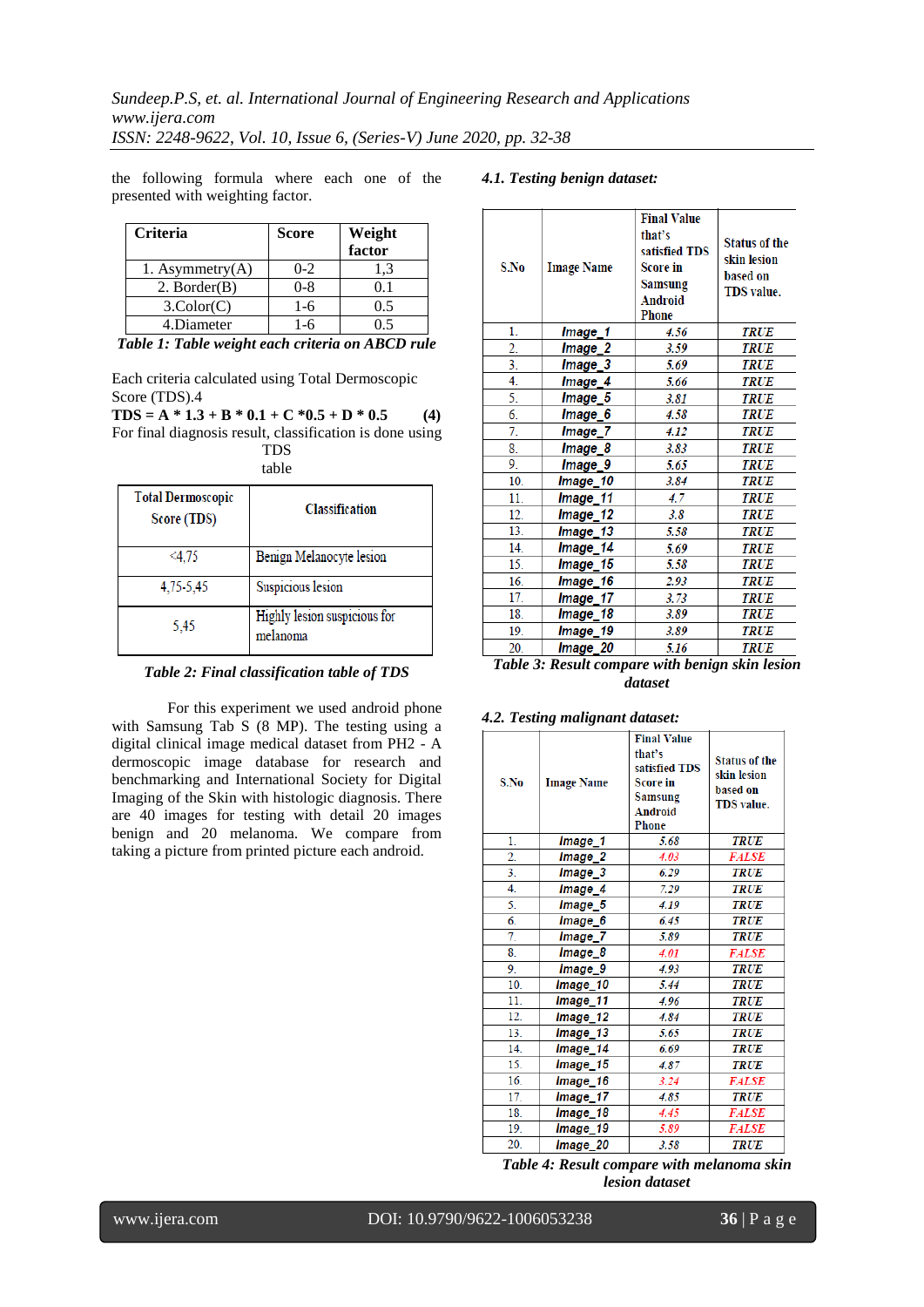The result from Table 4 given false classification of melanoma for few images. The causes of the error are due to the color in figured too dim and difficult to capture and processed with *OpenCV* too. In the criteria android phones make different result especially on the different crop from range color. By comparing the accuracy of Neural Network tool and convolutional neural network. By using CNN, we are getting accuracy averagely 96.3% for benign cases and 89.2% accuracy for melanoma dermoscopic images.

## **V. CONCLUSION:**

ABCD rule is the *dermoscopy* method can detect melanoma with three classifications. This paper proposed a method to detect melanoma using a mobile device. The image for data test is taken from digital clinical image medical PH Dataset Melanoma and International Society for Digital Imaging of the Skin with histological. With the ABCD rule method. It can detect melanoma cancer from printed image and different accuracy result happens from different sensor image. The high accuracy from an android which using CMOS Image Sensor. Color range from each sensor makes different crop result. The dim color made false classification because dim color difficult to catch the color. The proposed system successfully detects and classifies the skin cancer from images. At the end of the system, you can say that the system achieves its expected expectations. The proposed system test 50 types of images and obtains the result where the overall success rate of the system is 96.30% for benign and 89.2% malignant skin cancer which meet the expectation of the system. In future, this technique can be used in the detection of brain tumor, breast cancer, prostate cancer, lung cancer etc.

In future, the future work will be based on developing algorithm to identify the various skin cancers with its type and to improve the overall efficiency and to reduce the computational time. Take more features in future to get more accuracy and other additional steps.

## **V. CONCLUSION**

ABCD rule is the dermoscopy method can detect melanoma with three classifications. This paper proposed a method to detect melanoma using a mobile device. The image for data test is taken from digital clinical image medical PH Dataset Melanoma and International Society for Digital Imaging of the Skin with histological. With the ABCD rule method. It can detect melanoma cancer from printed image and different accuracy result happens from different sensor image. The high accuracy from an android which using CMOS Image Sensor. Color range from each sensor makes different crop result. The dim

color made false classification because dim color difficult to catch the color. The proposed system successfully detects and classifies the skin cancer from images. At the end of the system, you can say that the system achieves its expected expectations. The proposed system test 50 types of images and obtains the result where the overall success rate of the system is 96.30% for benign and 89.2% malignant skin cancer which meet the expectation of the system. In future, this technique can be used in the detection of brain tumor, breast cancer, prostate cancer, lung cancer etc.

In future, the future work will be based on developing algorithm to identify the various skin cancers with its type and to improve the overall efficiency and to reduce the computational time. Take more features in future to get more accuracy and other additional steps.

# **ACKNOWLEDGEMENTS**

**Sundeep PS, Lakshmi Rajan, Karthika Venugopalan** is pursuing BTech (CSE) under KTU university in Adi Shankara Institute of Engineering and Technology in Kalady, Kerala. **Asst.Prof. M.Gokilavani** is working as assistant professor in the department of computer science and technology in ASIET, Kerala with 3 years of teaching experience. She is Pursing **PhD in medical image processing**. She published more than **20 papers** in international and Scopus journals and **3 papers in**  international conferences. I would like to thanks to our guide to do for the valuable work and to our department staffs.

### **REFERENCES**

- [1]. Cancer-facts-and statistics (2019). Melanoma of the skin- Cancer Stat Facts[.https://www.cancer.org/content/dam/ca](https://www.cancer.org/content/dam/cancerorg/research/cancer-facts-and%20statistics/annual-cancer-facts-and-figures/2019/cancer-facts-and-figures-2019.pdf) [ncerorg/research/cancer-facts-and](https://www.cancer.org/content/dam/cancerorg/research/cancer-facts-and%20statistics/annual-cancer-facts-and-figures/2019/cancer-facts-and-figures-2019.pdf)  [statistics/annual-cancer-facts-and](https://www.cancer.org/content/dam/cancerorg/research/cancer-facts-and%20statistics/annual-cancer-facts-and-figures/2019/cancer-facts-and-figures-2019.pdf)[figures/2019/cancer-facts-and-figures-](https://www.cancer.org/content/dam/cancerorg/research/cancer-facts-and%20statistics/annual-cancer-facts-and-figures/2019/cancer-facts-and-figures-2019.pdf)[2019.pdf.](https://www.cancer.org/content/dam/cancerorg/research/cancer-facts-and%20statistics/annual-cancer-facts-and-figures/2019/cancer-facts-and-figures-2019.pdf)
- [2]. H. R. Firmansyah, E. M. Kusumaningtyas, and F. F. Hardiansyah, "Detection melanoma cancer using ABCD rule based on mobile<br>device," in Knowledge Creation and in *Knowledge Creation and Intelligent Computing (IES-KCIC), 2017 International Electronics Symposium on*, 2017, pp. 127-131: IEEE.
- [3]. I. S. Akila, V. Sumathi, "Detection of Melanoma Skin Cancer using Segmentation and Classification Algorithm " National Conference on Information and Communication Technologies (NCICT 2015).
- [4]. Leyton Ho," Fully Automated Grow Cutbased Segmentation of Melanoma in Dermoscopic Images", *Journal of young*